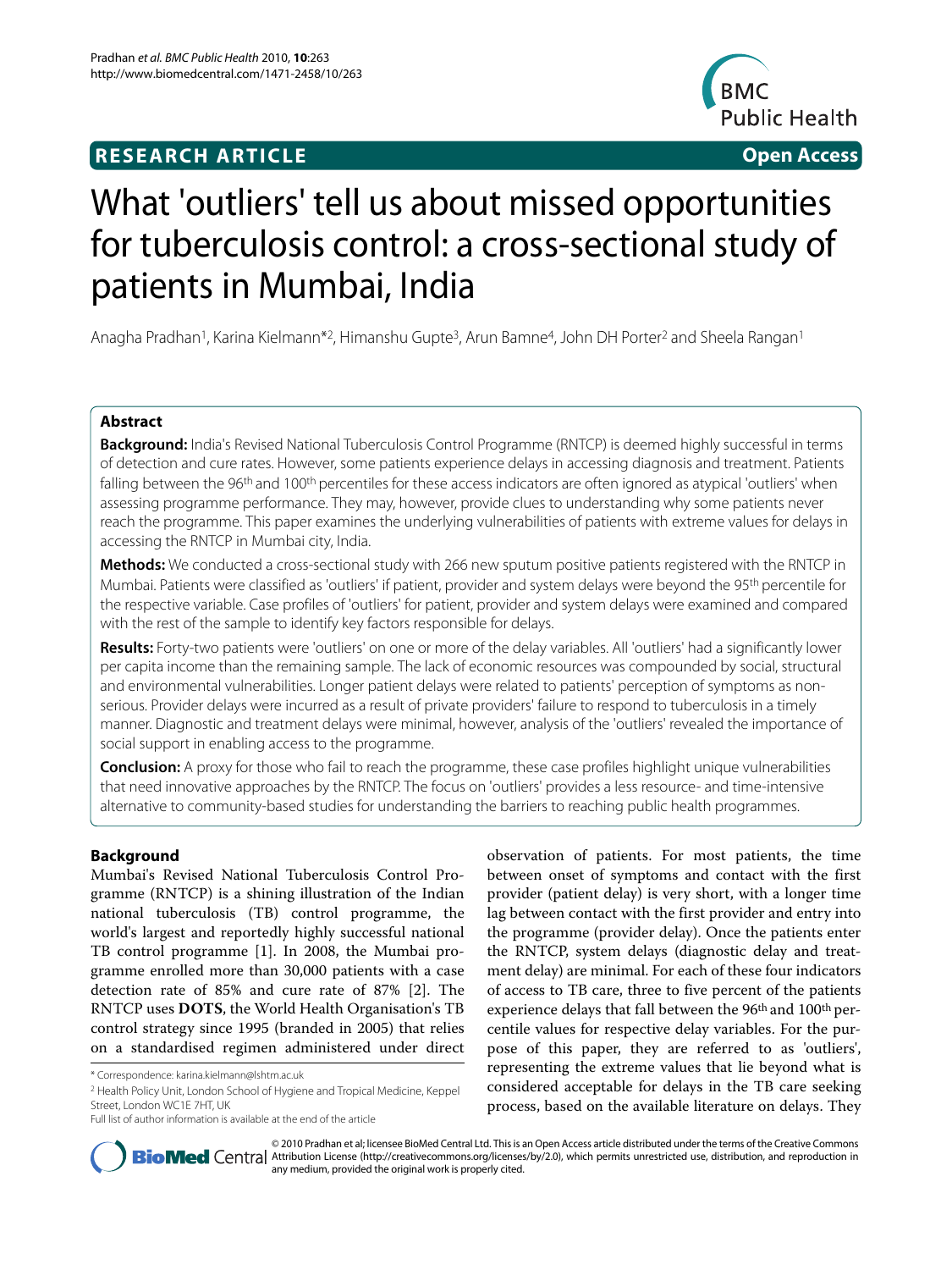are often ignored as rare occurrences or atypical cases when assessing programme performance.

Far from being atypical, we suggest that these patients provide us with important clues about why some patients will never reach the programme. As indicated elsewhere, patients who do not get on to DOTS form a particularly vulnerable group with respect to TB control [\[3](#page-7-2)[,4](#page-7-3)]. While successful programmes like the Mumbai RNTCP are designed and funded to address the health needs of the poor, economic disadvantage often conflates with other vulnerabilities that are less easy to recognize and leads to individuals being 'missed out' by disease control programmes [[5\]](#page-7-4).

Mumbai is the largest metropolis and financial capital of India and one of the most crowded cities in the world. Just over half of its inhabitants (54%) reside in slums; many are migrants drawn to Mumbai by job opportunities in the city's vast unorganized sector [[6,](#page-7-5)[7\]](#page-7-6). In the decade between 1991 and 2001, 54.8% of the population growth in Mumbai was due to in-migration from outside the state [[8\]](#page-8-0). In these crowded urban environments, individuals' vulnerability to infectious diseases including TB is greatly increased [\[9](#page-8-1)-[12\]](#page-8-2). TB is the third most common cause of mortality in Mumbai, accounting for almost one tenth of the total deaths reported in the city (Personal communication, Public Health Department of Municipal Corporation of Greater Mumbai).

While RNTCP services are provided through municipal (public) and accredited (private) microscopy centres and DOT (directly observed treatment) centres established within municipal health care facilities, private providers are the first point of contact for most TB patients following onset of symptoms [[13\]](#page-8-3). Acknowledging the role of the private sector in TB care, the RNTCP in Mumbai has formally involved high numbers of private practitioners (PP) and non-governmental organizations (NGO) that serve as DOT providers [[14\]](#page-8-4). Patients generally reach the free TB care services provided through the RNTCP only after exhausting their resources in the private sector.

This paper draws on a study that explored access of the urban poor to the RNTCP in Mumbai, India (MAAS-CHRD, Access to TB care through the RNTCP - Summary Report, unpublished). Against the background of a highly successful programme, close attention to the experiences of these patients can elucidate the nature of vulnerabilities that underlie delays and missed opportunities for timely access to effective treatment.

# **Methods**

#### **Study design and sampling**

A cross-sectional study was carried out between May 2005 and February 2006. The metropolis of Mumbai is divided into 24 administrative units called wards with

population of approximately 500,000 each. The sampling frame for the study component on which this paper is based was formed by new sputum positive (NSP) patients registered under the RNTCP at DOT centres in seven of the 14 slum dominant wards. The first quarter of 2005 was used as the reference period for determining the sample size. In the selected wards, the DOT centres were classified into 'low', 'medium', and 'high' based on their contribution to the ward-level case load. A stratified random sampling method was used to select DOT centres from each ward. All patients from each of the selected DOT centre who had completed between six and 16 doses were included in the study. The sample thus consisted of 266 NSP patients (15% of the quarterly case load). All NSP patients registered for treatment in the three weeks preceding the period of data collection were included in the sample. Patients less than 15 years of age, too ill to speak and who were admitted to the hospital were excluded from the study.

The study was approved by the Institutional Ethics Committee of the Maharashtra Association of Anthropological Sciences, Pune, India and the Institutional Review Board of the London School of Hygiene and Tropical Medicine, London, UK.

### **Data collection**

After obtaining informed consent, respondents were interviewed by trained investigators (eight of ten had post-graduate training in social sciences) using a semistructured interview schedule with roughly two-thirds of the questions framed in an open-ended manner. The interview schedule elicited information on socio-economic background, help-seeking behaviour including when, why and what type of providers were consulted, duration of treatment with each provider, investigations advised, cost of treatment and reason for discontinuing treatment with each provider, experiences at the microscopy and DOT centres, social support received and opinions about direct observation of treatment. We did not, however, elicit the exact nature of the treatment received by the patients. The majority of interviews (243/266, 91%) were conducted at the DOT centre. Twenty-three patients (9%) were interviewed at locations other than the DOT centre, convenient to the respondent. Privacy was ensured, wherever possible, by interviewing respondents in a location where others could not overhear the interview. Respondents unable to speak due to breathlessness or drowsiness following consumption of medicines were contacted more than once to complete the interview. All respondents were interviewed in the intensive phase of DOTS. Respondent names were kept confidential and their details were not disclosed to the DOT providers and the programme managers.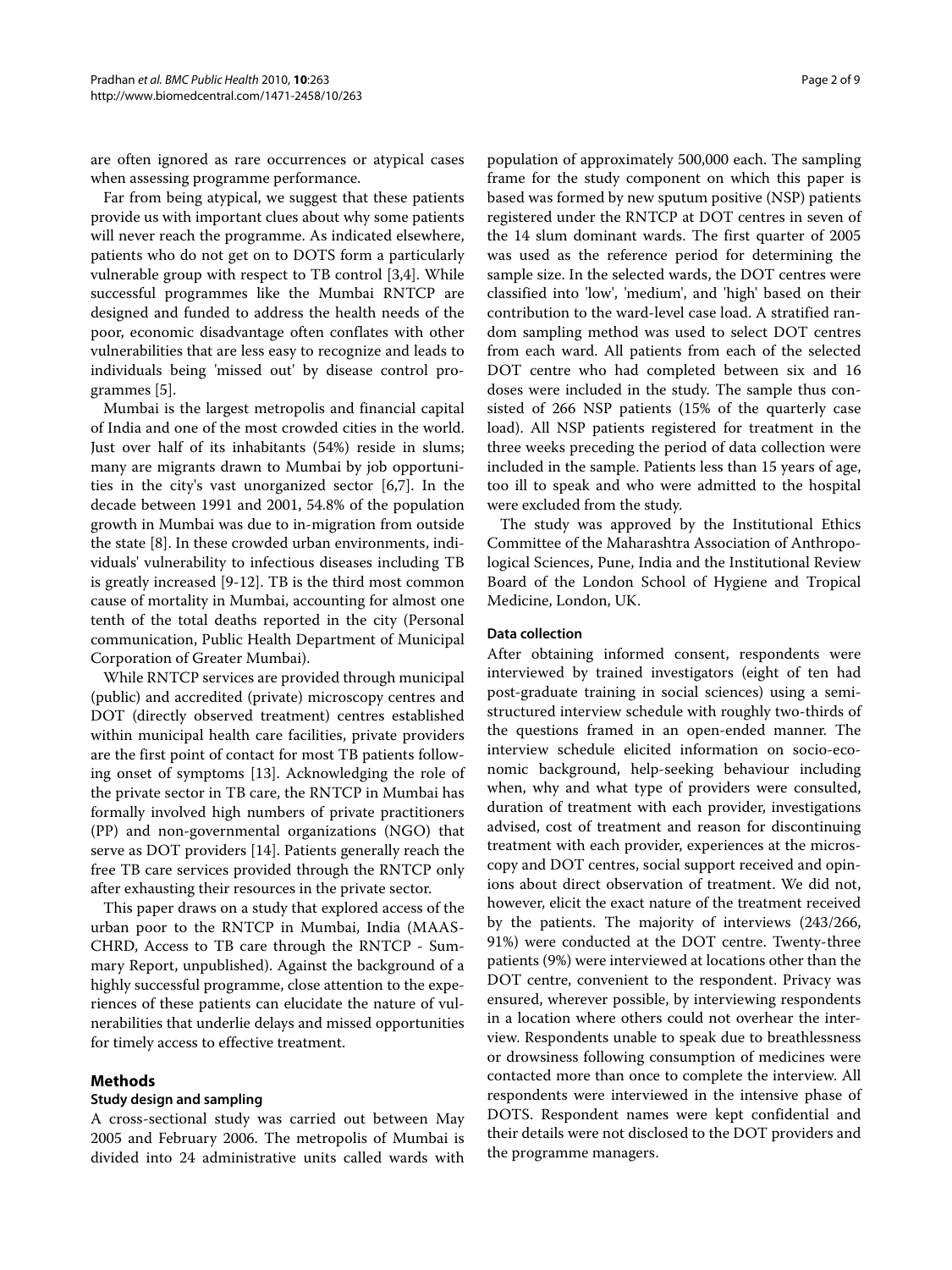# **Data management and analysis**

Quantitative data were coded and analysed using SPSS, Version 10 (SPSS, Chicago Inc, IL, USA). Twenty percent of all data entry forms were cross-checked for coding and data entry errors independently by two researchers. 'Outliers' were identified from the ranges on patient, provider, diagnostic and treatment delays. Patient delay was defined as the period between onset of symptoms and first contact with a formal health care provider. Provider delay was defined as the duration between the first contact with the first provider and first visit to the microscopy centre. Diagnostic delay was defined as the duration between the first visit to the microscopy centre and collection of the report. Treatment delay was defined as the duration between the diagnosis (receipt of reports of sputum examination for acid-fast bacilli (AFB) and the first dose of the DOTS.

Case profiles were reconstructed from respondents' open-ended narration of their treatment seeking pathways. Respondent names have been changed to maintain confidentiality; the names used in this paper are pseudonyms. Italicised patient quotations are verbatim translations of open-ended answers provided by respondents.

# **Results**

# **Cases available for analysis**

The valid number of cases available for analysis for each of the delays is presented in Table 1. For patient and provider delays, cases in which respondents were unable to provide details for all help seeking contacts were excluded. Thirty-eight respondents who underwent spu-

# **Table 1: Cases available for analysis**

tum examination while admitted to hospitals were excluded from analysis for diagnostic delay. For treatment delay, all except four respondents could provide data regarding duration between diagnosis and, receiving the first dose of DOTS. Respondents who were beyond the 95th percentile value for the selected four indicators were listed and compared with the rest of the sample.

#### **Patient profile**

Median age for the respondents ( $n = 266$ ) was 26 years (range 15 to 80 years, mean  $=$  31 year); more than a third (99/266, 37%) had up to four years of schooling, less than half (108/266, 41%) were employed at the time of interview and came from households with a median monthly per capita income of 778.9 Indian rupees (US\$ 17.3). Half of the respondents (134/266, 50%) had lived in Mumbai for ten or more years (Table [2](#page-3-0)).

Forty-one respondents were 'outliers' for one of the delay variables; only one respondent was an 'outlier' for two of these variables. The 'outliers' for each of the four selected delay variables were compared with the rest of the sample to identify socio-economic variables that could help predict the 'outliers'.

# **Patient delay**

Two hundred and fifty-five of the 266 (96%) respondents interviewed for the study could provide valid information regarding patient delay and were included in the analysis related to patient delay (Table 1). Half of the respondents had consulted a first provider within six days of the onset of symptoms. Eleven percent (27/255) had sought a provider on the same day as the symptoms started, and more

| Indicator                                                                             | <b>Patient delay</b> | Provider delay | <b>Diagnostic delay</b> | <b>Treatment delay</b> |
|---------------------------------------------------------------------------------------|----------------------|----------------|-------------------------|------------------------|
| Number of respondents<br>asked the information                                        | 266                  | 266            | 228                     | 266                    |
| Number of respondents<br>providing valid responses                                    | 255                  | 197            | 216                     | 262                    |
| Minimum - Maximum (days)                                                              | $0 - 1825$           | $1 - 754$      | $0 - 91$                | $0 - 47$               |
| Mean (days)                                                                           | 30                   | 56             | 5                       | 6                      |
| Median (days)                                                                         | 6                    | 27             | 4                       | 4                      |
| 95 <sup>th</sup> percentile (days)                                                    | 92.00                | 201.20         | 10.15                   | 22.70                  |
| Number of respondents<br>beyond 95 <sup>th</sup> percentile (% of<br>valid responses) | 11 (4%)              | 9(5%)          | 10 (5%)                 | 13 (5%)                |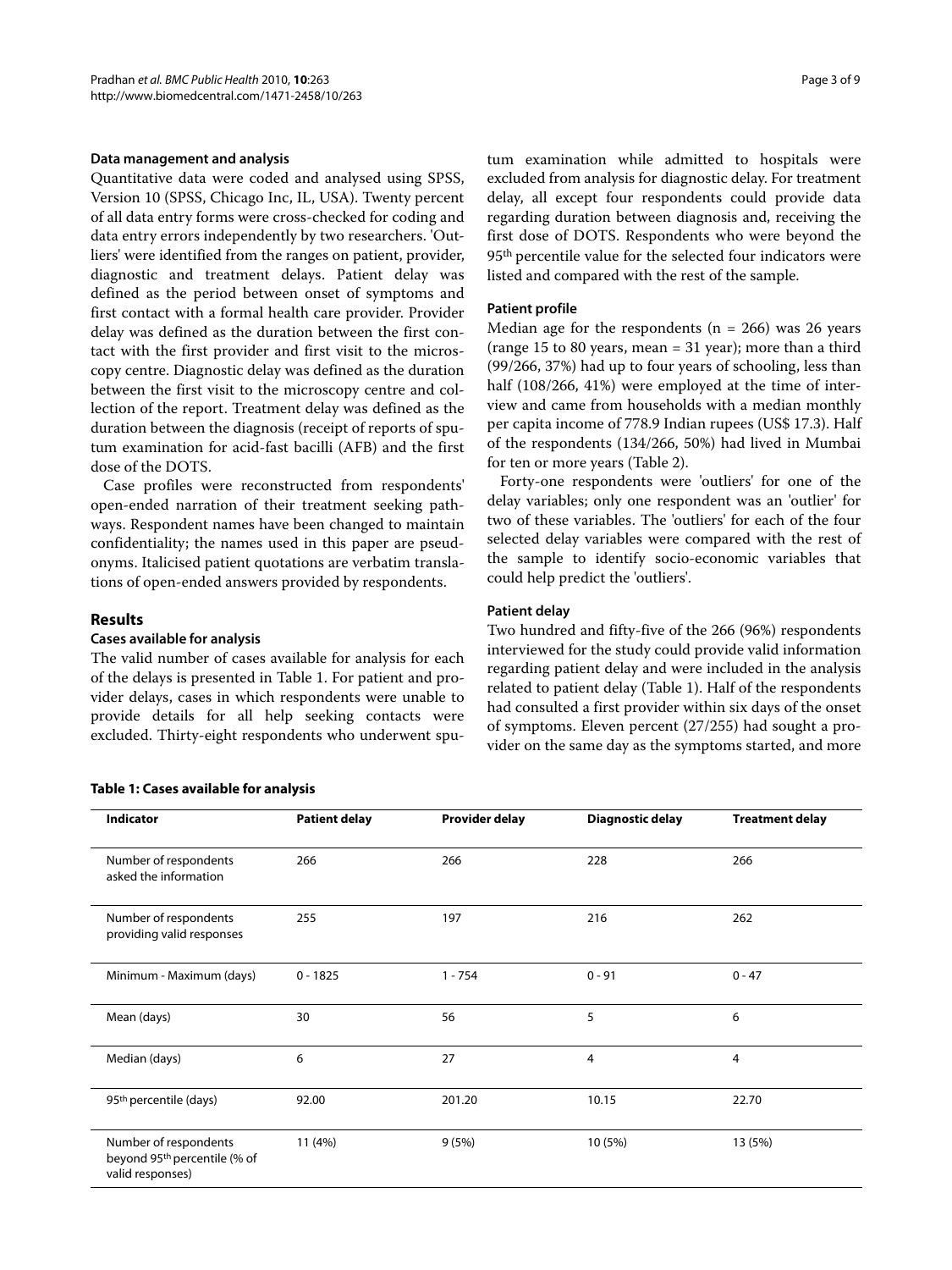# <span id="page-3-0"></span>**Table 2: Profile of the study sample**

| Variable                        |                    | <b>Total</b>          |
|---------------------------------|--------------------|-----------------------|
| Sex                             |                    | $n = 266$             |
|                                 | Female             | 110 (41%)             |
|                                 | Male               | 156 (59%)             |
| Age (years)                     |                    | $n = 266$             |
|                                 | Mean               | 31                    |
|                                 | Median (Range)     | $26(15 - 80)$         |
| <b>Marital status</b>           |                    | $n = 266$             |
|                                 | Unmarried          | 109 (41%)             |
|                                 | Married + Others   | 156 (59%)             |
| <b>Employment status</b>        |                    | $n = 266$             |
|                                 | Employed           | 108 (41%)             |
|                                 | Unemployed + other | 158 (59%)             |
| Monthly per capita income (Rs.) |                    | $n = 180$             |
|                                 | Mean               | 1019.85               |
|                                 | Median (Range)     | 778.89 (37.33 - 4000) |
| <b>Residence in Mumbai</b>      |                    | $n = 266$             |
|                                 | Upto 10 years      | 132(50%)              |
|                                 | More than 10 years | 134 (50%)             |
| <b>First provider</b>           |                    | $n = 266$             |
|                                 | Public sector      | 38 (14%)              |
|                                 | Private sector     | 219 (82%)             |
|                                 | Microscopy centre  | 9(3%)                 |

Note: Percentages are calculated on valid responses.

than three-quarters (210/255, 82%) had consulted a provider within 21 days of onset of symptoms (the cut-off point for suspicion of TB till revision of diagnostic guidelines in 2009). The 95<sup>th</sup> percentile for the sample consisted of 11 respondents reporting a delay of more than 92 days. These respondents showed wide variation in most socio-demographic and economic characteristics such as age, education and employment status. However, the majority (10/11) had a per capita income of less than 1350 rupees per month (approximately 1 US\$ per day) as compared with the rest of the sample (119/161, 74%) (Chi-square,  $p = 0.060$ ). The difference between the outliers and the rest of the respondents was not statistically significant for any other socio-demographic and economic variables.

A patient's subjective evaluation of bodily signs as symptoms of an illness is the first crucial step - or barrier - to timely help-seeking. Six of the 11 respondents reported a gradual onset of symptoms which they did not "*pay attention*" to. Others, like 60-year old Baldev Singh and 45-year old Seetaram, failed to recognise the symptoms while under the influence of alcohol. Sixty-seven year old Babubhai, also on treatment for leprosy, attributed his cough with expectoration to "*many years of smoking lots of bidis* [hand-made local cigarettes]". Fiftyeight year old Shaikh Ahmed believed that his long term symptoms of expectoration, fever, and weight loss were the result of a "*chronic cold*". The experiences of these respondents highlight the role of patients' awareness and perceived gravity of their symptoms as important prompts in timely help-seeking.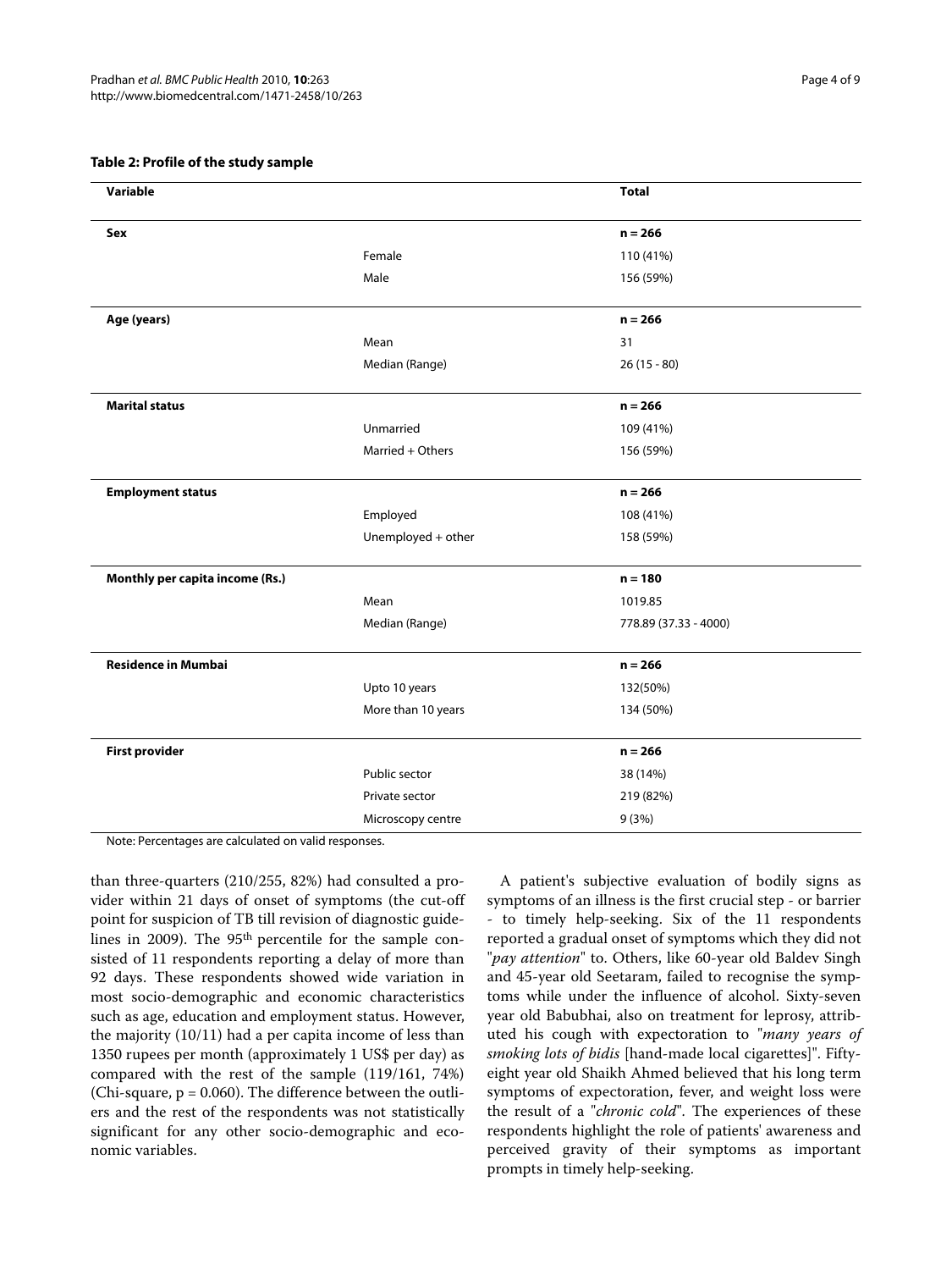# **Provider delay**

On average, respondents took close to four weeks (n = 197; median 27 days, range: 1 to 754 days) to reach the microscopy centre following contact with a first provider. The proportion of women (7/9) and patients with lower educational status (7/9) was higher among the 'outliers' as compared with the rest of the sample; women constituted 42% (78/188) and patients with lower educational status formed 32% (61/188) of the sample. Not only patients' help-seeking behaviour, but private sector practices contributed to the severe delays incurred by the nine respondents who fell beyond the 95th percentile (201 days). With respect to consulting health providers, 'outliers' were similar to the rest of the sample: the average numbers of providers contacted and visits paid to these providers did not differ in the two groups. However, the data from the 'outliers' show longer gaps between provider consultations (Mann-Whitney Test, p = .000), suggesting that 'outliers' remained with the provider for a longer period than the rest of the sample. These longer periods of treatment resulted in costs roughly four times as much as those incurred by the rest of the sample: median costs for 'outliers' were Rs.1375 (US\$ 30.6) versus only Rs.330 (US\$ 7.3) for the rest of the sample (Mann-Whitney Test  $p = .014$ ). These costs represent a larger financial burden on the households of 'outliers' who had lower per capita incomes than the rest of the individuals in the sample (Mann-Whitney Test  $p = .010$ ) (Table 3).

For the outliers, help-seeking in the private medical sector adversely affected access to TB care. Twenty-year old Meenadevi was diagnosed and treated for TB for six months in the private sector. This treatment cost her Rs. 7000 (US\$ 155.6), amounting to four times the monthly per capita income of Rs. 1667 (US\$ 37). A month after completing the six-month course of treatment, her symptoms re-appeared. She went to a municipal hospital where she was diagnosed with TB and started on DOTS. Meenadevi's story is more or less representative of others in this group. Eight of the nine 'outliers' consulted a private practitioner (PP) before they reached the microscopy centre. For most of them (6/9), the attending PP either failed to diagnose TB or did not inform the respondents of the diagnosis. In the two cases where the attending PP did diagnose TB, respondents were not referred to the public sector for TB treatment.

In some cases, however, provider delay was influenced by respondent behaviour, particularly where respondents chose to disregard advised regimens for anti-TB treatment. Forty-year old Basappa developed a cough and was diagnosed with TB and started on anti-TB treatment by a PP about 15 days later. After two months, Basappa discontinued the treatment and went back to his native village. Five months later, his symptoms worsened and he returned to Mumbai and consulted the same PP. Following an x-ray, he was re-diagnosed with TB and advised admission to a hospital. At this point, Basappa chose to approach the municipal health care facility since he could not afford in-patient care in the private sector.

# **Diagnostic delay**

Diagnostic delays were on average very short ( $n = 216$ ; median 4 days, range 0 to 23). Ten respondents reported diagnostic delays beyond the 95<sup>th</sup> percentile (10 days). This was mainly due to factors beyond the respondents' control. For 17-year old Fatima, the illness started soon after she came to Mumbai following her marriage. After taking "*tonics and other medicines*" from a number of PPs, Fatima was advised a chest x-ray by one PP, who diagnosed TB and referred her to a municipal centre. The next day, Fatima went to the centre with her mother-inlaw and gave a sputum sample. On the same day, her father took her with him to his hometown in an adjoining district. Fatima returned to the same centre a week later after her mother-in-law was informed by the health worker that her sputum sample had tested positive for TB and that she needed to complete the investigation by providing two more sputum samples in order to start treatment. Another respondent, 35-year old Kunjappa, a construction worker, left town on a contract after giving a single sputum sample. He returned to the microscopy centre eight days later when a health care provider visited his house and encouraged him to complete the investigations. Inability to produce sputum and providing saliva instead of sputum added to diagnostic delay for 19-year old Pyarelal and 25-year old Ramesh. The remaining two respondents experienced delays because of the floods that brought the city to a standstill in July 2005.

#### **Treatment delay**

The average treatment delay was as short as the median diagnostic delay ( $n = 262$ ; median 4 days, range 0 to 47 days). Thirteen respondents were beyond the 95<sup>th</sup> percentile (22 days) for treatment delay. Six of the 13 respondents were diagnosed when admitted to municipal hospitals and only started on DOTS after being discharged from the hospitals. Delays after discharge from the hospital were both patient and systems-related. John, 33 years old, could not be registered for DOTS for 15 days, as the health staff at his local DOT centre was occupied with a polio eradication campaign and could not verify his home address, a pre-condition for entry into the programme. Meanwhile, John's symptoms worsened and he needed to be re-admitted to the hospital. John's TB treatment was finally started 35 days after he was diagnosed with TB.

Cultural factors also contributed to delayed initiation of treatment. Aslam, a 40-year old male who observed the religious fasts in the Islamic holy month of *Ramadaan*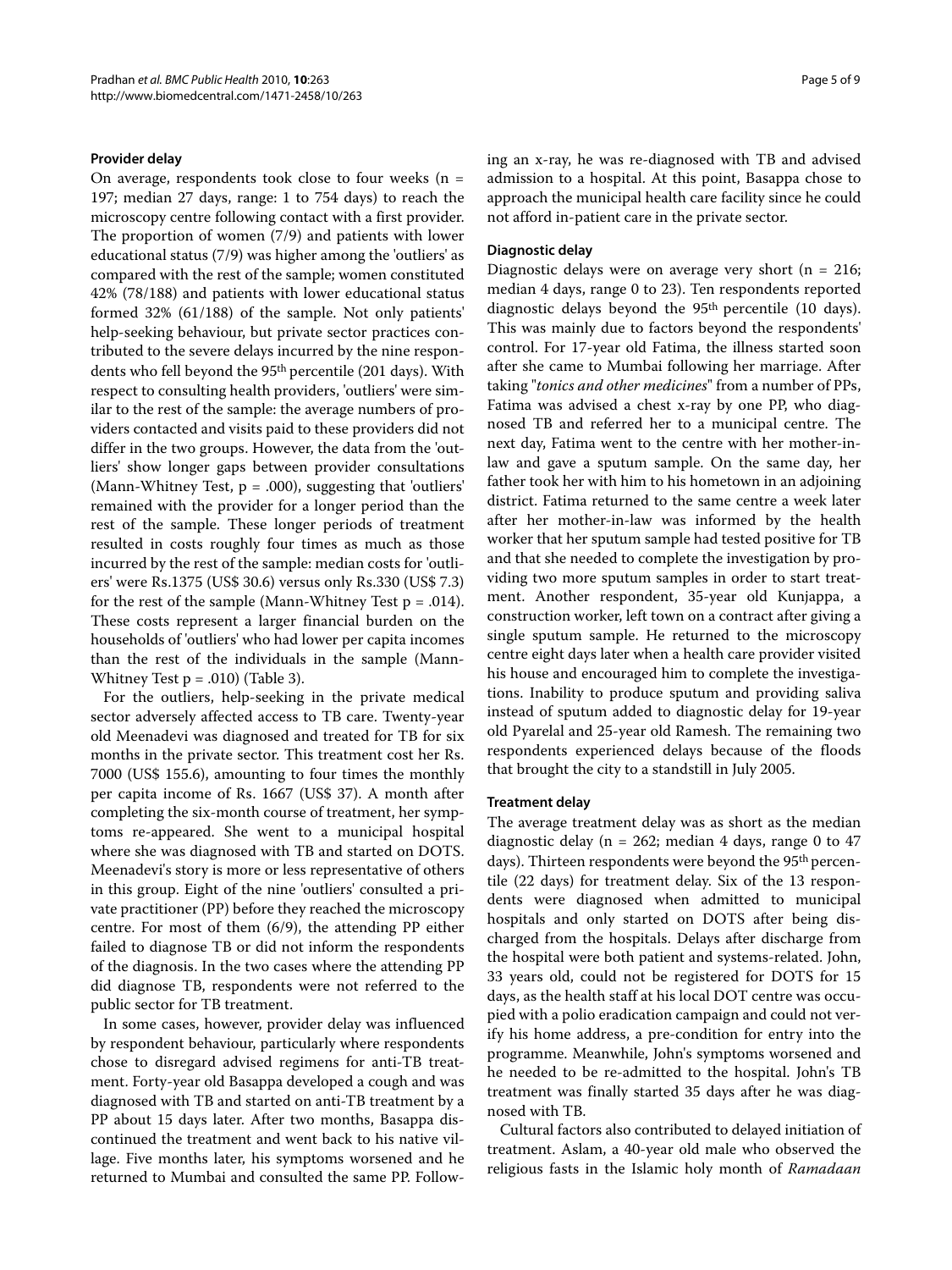|                                               |                                                           | <b>Provider delay</b>        |                          |  |  |
|-----------------------------------------------|-----------------------------------------------------------|------------------------------|--------------------------|--|--|
|                                               |                                                           | Upto 95th percentile         | Beyond 95th percentile   |  |  |
|                                               | Number of providers visited before Microscopy Centre (MC) |                              |                          |  |  |
|                                               |                                                           | $n = 188$                    | $n = 9$                  |  |  |
|                                               | Mean (Range)                                              | $2(1 - 7)$                   | $2(1 - 4)$               |  |  |
| Number of contacts with providers before MC   |                                                           |                              |                          |  |  |
|                                               |                                                           | $n = 188$                    | $n = 9$                  |  |  |
|                                               | Mean (Range)                                              | $4(1 - 12)$                  | $4(2-9)$                 |  |  |
| <b>Duration of treatment before MC (days)</b> |                                                           |                              |                          |  |  |
|                                               |                                                           | $n = 188$                    | $n = 9$                  |  |  |
|                                               | Median (Range)                                            | $11(1 - 161)$                | $69(13 - 213)*$          |  |  |
|                                               |                                                           | *Mann-Whitney Test, p = .000 |                          |  |  |
| Period of no-treatment before MC (days)       |                                                           |                              |                          |  |  |
|                                               |                                                           | $n = 188$                    | $n = 9$                  |  |  |
|                                               | Median (Range)                                            | $11(0 - 166)$                | 194 (8 - 736)*           |  |  |
|                                               |                                                           | *Mann-Whitney Test, p = .000 |                          |  |  |
| Total cost of help-seeking before MC (Rs.)    |                                                           |                              |                          |  |  |
|                                               |                                                           | $n = 169$                    | $n = 6$                  |  |  |
|                                               | Median (Range)                                            | 330 (0 - 30735)              | 1375 (270 - 8500)*       |  |  |
|                                               |                                                           | *Mann-Whitney Test, p = .014 |                          |  |  |
|                                               | Cost of help-seeking before MC as a percentage of PCI (%) |                              |                          |  |  |
|                                               |                                                           | $n = 122$                    | $n = 4$                  |  |  |
|                                               | Median (Range)                                            | 34.21 (0 - 10245)            | 366.67 (80.50 - 1455.06) |  |  |
|                                               | Mean                                                      | 176.23                       | 567.22                   |  |  |

Note: Percentages are calculated on valid responses.

was diagnosed a few days after the holy month began and chose to wait until the month was over to start the treatment. Similarly, Saraswati, a 52-year old Hindu woman, went on a pilgrimage before she started the treatment.

Patients who reside in Mumbai for employment purposes tend to be without families and are dependent on co-workers and acquaintances for shelter. Frequent changes in residence within the same locality, long work hours and a reliance on these temporary 'shelters' restrict these patients' treatment support networks. For example, despite being resident in Mumbai for six years, 29-year old Dilip took nearly three weeks to find a person who could accompany him as guarantor. Twenty-two year old Pankaj was told that his treatment could start only if he had a ration card, i.e. proof of residence in the area. As he did not have one, Pankaj could only start treatment after

the intervention of an NGO social worker, 45 days after he was diagnosed.

# **Discussion**

Against the backdrop of Mumbai's highly successful TB control programme, the study focused attention on the NSP patients who fall outside of the 95th percentile for delays at each stage of treatment seeking, from onset of symptoms until initiation of DOTS. For a programme that enrols more than 30,000 patients per year [\[2](#page-7-1)], the three to five percent 'outliers' for each of the delay indicators amount to a sizeable number. Causes for delays among TB patients have been explored by a number of researchers in settings across the world [\[15](#page-8-5)-[21](#page-8-6)]. However, only a few community-based studies have explored the realities of patients who fail to access treatment through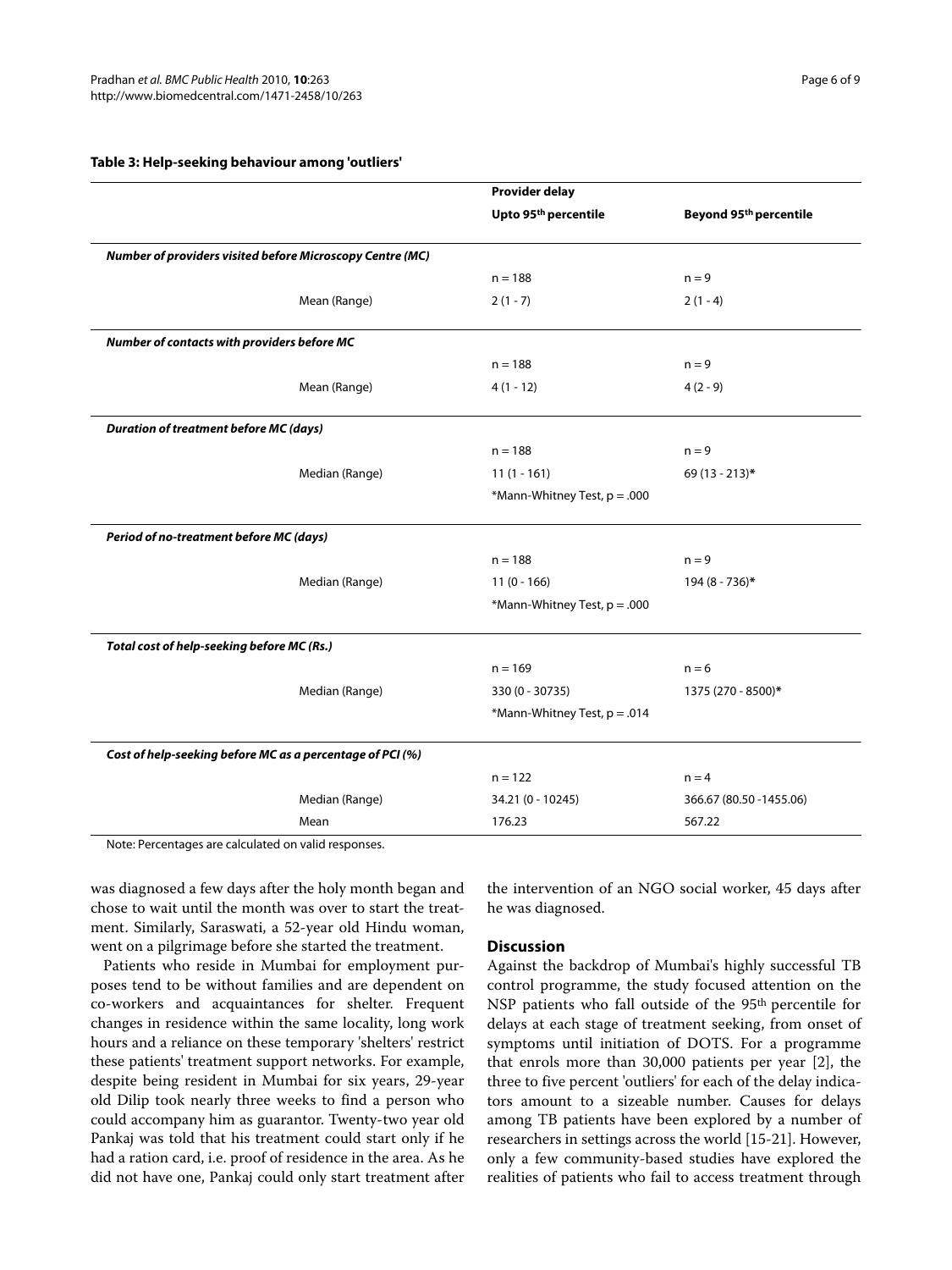the national TB control programmes [\[22](#page-8-7)-[24](#page-8-8)]. Identifying and highlighting the cases of 'outliers', i.e., individuals who 'just made it' into the programme - as opposed to discarding them from population based statistical profiles of a TB control programme - ensures that an analysis of missed opportunities is comprehensive and grounded in local level realities [[25\]](#page-8-9).

The thread common to all 'outliers' was their poverty: 'outliers' had a significantly lower per capita income than the rest of the sample. The 'outliers' came from households with a median per capita income which is below the poverty line [\[26](#page-8-10)]. The cases presented in this paper highlight the ways in which a lack of economic and material resources is compounded with social, structural and environmental factors, as has been documented by others [[27-](#page-8-11)[29](#page-8-12)]. Economic poverty translates into particular social vulnerabilities that impact individual treatmentseeking pathways. The influence of these vulnerabilities differs at various stages of the help-seeking process.

Numerous studies have discussed age, gender, access to financial resources [\[17](#page-8-13)[,18](#page-8-14)[,20](#page-8-15)[,21](#page-8-6)[,24](#page-8-8)[,30](#page-8-16)] as well as poor physical access to diagnostic facilities [[19](#page-8-17),[22](#page-8-7)] as predictors of higher patient delay. However, for the majority of respondents in this study, the excellent transport and public health infrastructure in Mumbai compensated for most of these barriers. This is seen in the duration of patient delays which, on average, was shorter than that reported in other Indian studies [\[16](#page-8-18)[,17](#page-8-13)[,22](#page-8-7)] as well as elsewhere [\[18-](#page-8-14)[21](#page-8-6)]. Rather, it is generalized, chronic illness conditions that raised the threshold for perceiving a condition of 'serious' morbidity and result in longer patient delays. The gap between perceived and clinically relevant symptoms has been well-documented in India [\[22](#page-8-7)[,24](#page-8-8),[31](#page-8-19)] and South-East Asia [[32,](#page-8-20)[33\]](#page-8-21). Especially among the poor, acknowledgement of an illness as an abnormal state of being - and one that deserves care - is a function of affordability.

This study confirms the importance of the private sector as a preferred source of TB care [\[34](#page-8-22),[35](#page-8-23)] and the barrier it poses in accessing good quality TB treatment for some patients [[16](#page-8-18),[22](#page-8-7),[36](#page-8-24)]. Provider delays were incurred as a result of PPs' failure to detect TB, to disclose the diagnosis to the respondent, and or to refer them to the public sector when diagnosed. On their own, the respondents turned to public sector facilities only when unable to afford the costs in the private sector, as documented elsewhere in India [\[37](#page-8-25)]. Surprisingly, awareness about availability of free TB medicines and history of utilisation of municipal health services did not encourage respondents to use public sector health services.

Treatment 'shopping' has often been cited as a reason for higher provider delay [\[38](#page-8-26)-[40\]](#page-8-27). However, this study found that the 'outliers' for provider delay tended not to 'shop', but rather stayed with a provider for longer than

the rest of the sample, and consequently incurred higher treatment costs. These individuals represent the predicament of those who can barely afford private sector treatment, yet tend to avoid the public sector that might have provided them with better quality TB care at no cost.

Once patients entered the RNTCP in Mumbai, they fared on average very well. With the exception of one case, diagnostic delay in 'outliers' was a result of circumstances beyond patients' control. Fatima's story highlights the situation of most young married women who have limited access to resources and no say in decision-making, even when it concerns their own health. Fatima's return to the microscopy centre was achieved through the programme's communication with decision makers from her family - an essential positive step by the programme. Dilip's case illustrates the particular vulnerability of urban migrants living in the city without strong social support networks. An earlier study conducted in Mumbai showed that one-fifth of the patients who did not complete the investigations for diagnosis of TB had left Mumbai to return to their native places [[14\]](#page-8-4). This contrasts with the results of a study conducted across four Indian states, in which the main reasons for not completing the diagnostic procedures were systemsrelated [\[25](#page-8-9)].

Delays in initiation of treatment, however, can be equally attributed to systems- and patient-related factors. Routine administrative procedures involved in registering the patient for DOTS become obstacles for those who lack effective treatment support systems [[17\]](#page-8-13). At the same time, there are a few patients who choose not to initiate treatment, even when enrolled.

Difficulties faced by the 'outliers' in accessing DOTS provide an indication of the barriers facing those who fail to reach the programme. However, our approach relies on the assumption that 'outliers' and the patients who are 'missed out' by the RNTCP share socio-demographic, economic and cultural characteristics. We used reported data from patients to describe all delay variables and hence did not exclude the period of 21 days (the 'latent' period that defines a suspect) from the reported careseeking pathway. In the case of TB, as with other diseases that have a gradual onset, patients often find it difficult to state the exact time of onset of symptoms. Further, clinical practice in a high prevalence population, as that represented by Mumbai city, varies from the 'ideal' programmatic and policy scenario. Clinicians do not rely exclusively on the reported duration of onset of symptoms, but often suspect TB based on their experience, and relevant clinical and social characteristics of the patient. We also did not collect information on whether the patient had been in contact with a known case of TB before being diagnosed with TB. This additional information may have partially explained why some patients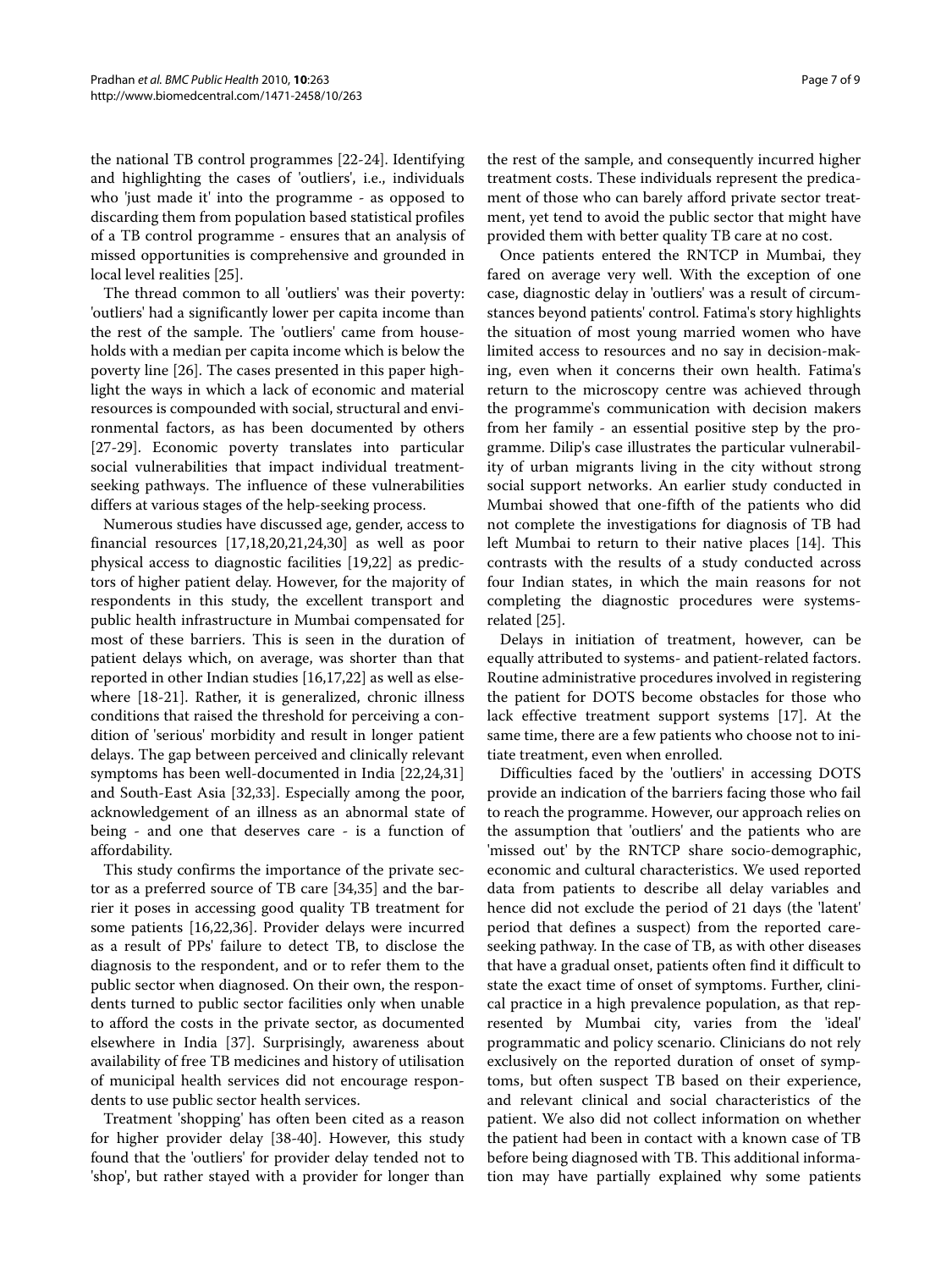sought treatment within 21 days of onset of treatment, as contacts of known cases of TB are instructed by health care providers to report symptoms suggestive of TB immediately. We were unable to verify reported provider delays due to lack of documented evidence (e.g. prescriptions, case record sheets etc) of help-seeking in private clinics.

Notwithstanding these limitations, the profiles of TB 'outliers' provide important clues as to how the programme might better reach those patients who are missing from their statistics. First, there is a need to strengthen links with private sector providers and increase their skills to suspect and diagnose TB early. As strongly suggested in Meenadevi's case, PPs also need to be convinced of the benefits of referring patients to the RNTCP early; this has been shown to reduce provider delays and costs for patients [[40\]](#page-8-27). On the other hand, migrant patients like Dilip, might benefit from additional support, through collaborations with community-based and non-government organisations.

Second, the community needs to be sensitised to the availability of free TB treatment in the public sector. Awareness about availability of the services has been shown elsewhere to influence the patient's choice of a health provider for TB treatment [[32\]](#page-8-20). In the present study, past use of public health services did not prompt current use of the public sector. It is essential to strengthen the quality of care provided through the public sector to ensure greater satisfaction to its users.

Finally, as illustrated in the encouraging cases of Kunjappa and Fatima as well as the discouraging cases of Aslam and Saraswati, health care provider-patient communication can play an important role in shaping patients' perceptions of the illness, treatment processes and the quality of health care providers themselves. Both diagnostic and treatment delay can be addressed by patient-centred communication, specifically at the time of the first visit for sputum microscopy and at the time of disclosing the diagnosis to the patient. The programme needs to ensure that patients assign due importance to the test and comply with the instructions. As in Fatima's story, the involvement of a family member in cases of patients who do not have much say regarding their own treatment (e.g. young people, women), may help to reduce delays. There is also a need for innovative strategies to reach out to those patients who do not initiate treatment despite being enrolled in the programme because of other priorities. Counselling that takes local social and cultural context (e.g. gender dynamics, religious proscriptions) might prove useful in reducing treatment delays for patients like Aslam and Saraswati.

# **Conclusion**

The success of public health programmes is often measured through achievement of targets in terms of cover-

age, detection and cure rates. However, target-driven success rates focus, by default, on those who access the programme. Focusing on 'outliers' in a successful programme, helps us to identify the unique vulnerabilities of individuals, who respond differently to programme directives and approaches. For programme managers, a focus on 'outliers' provides a less resource- and time-intensive alternative to community-based studies for understanding the missed opportunities for enabling comprehensive coverage of the programme in poor urban settings.

# **Competing interests**

The authors declare that they have no competing interests.

#### **Authors' contributions**

AP contributed to the design of the study, supervised the data collection, analysed and interpreted the data and wrote and revised successive drafts of the paper. KK contributed to the interpretation of data, drafting, revision and editing of the paper. HG, AB and JP provided critical feedback and editorial suggestions. SR conceived and designed the study, supervised data collection, interpreted the data and helped revise successive drafts of the paper. All authors (AP, KK, HG, AB, JP, SR) read and approved the final manuscript.

# **Acknowledgements**

The study on which this paper is based was funded through the Department for International Development, UK (TB Knowledge Programme and the Communicable Diseases RPC - TARGETS) as well as Inter Aide Development, India. We thank all the respondents, staff of Mumbai District TB Control Society, as well as the staff at municipal and NGO DOT centres for their cooperation. We are grateful to A K Chakraborty for his pertinent insights in the design of the study. Suchitra Desai, Mithun Dhanarajulu, Madhuri Mankar, Ravikumar Pillai, Dharma Padalkar, Prashant Jadhav, Hemangi Neginhal, Pandurang Shinde, Raghavendra Mokashi, Swati Shinde collected data for the study. Suchitra Desai, Mithun Dhanrajulu, Madhuri Mankar assisted in data analysis. A K Chakraborty, A P Kulkarni, Hemant Apte, Abhay Kudale and Vinita Datye gave feedback on earlier drafts of this paper. We gratefully acknowledge their contribution. We thank the staff at MAAS-CHRD for their support throughout the process.

#### **Author Details**

1Centre for Health Research and Development, Maharashtra Association of Anthropological Sciences, 64-5 Anand Park, Pune - 411007, India, 2Health Policy Unit, London School of Hygiene and Tropical Medicine, Keppel Street, London WC1E 7HT, UK, 3Inter Aide Development India, 24E Sarojini Road, Mumbai - 400054, India and 4Mumbai District TB Control Society and Municipal Corporation of Greater Mumbai, Dr. E. Moses Road, Worli, Mumbai - 400018, India

#### Received: 25 November 2009 Accepted: 20 May 2010 Published: 20 May 2010

# **References**

- <span id="page-7-0"></span>1. World Health Organization: WHO Report 2006: Global tuberculosis control, surveillance, planning, financing Geneva: WHO/HTM/TB/2006.362.
- <span id="page-7-1"></span>2. Central TB Division, Government of India: TB India 2009: RNTCP status report, New Delhi [\[http://www.tbcindia.org\]](http://www.tbcindia.org).
- <span id="page-7-2"></span>3. Singh V, Jaiswal A, Porter JDH, Ogden JA, Sarin R, Sharma PP, Arora VK, Jain RC: TB control, poverty, and vulnerability in Delhi, India**.** Trop Med Int Health 2002, 7(8):693-700.
- <span id="page-7-3"></span>4. Jaiswal A, Singh V, Ogden JA, Porter JDH, Sharma PP, Sarin R, Arora VK, Jain RC: Adherence to tuberculosis treatment: lessons from the urban setting of Delhi, India**.** Trop Med Int Health 2003, 8(7):625-633.
- <span id="page-7-4"></span>5. Ashford LS, Gwatkin DR, Yazbeck AS: Designing health and population programs to reach the poor Washington, D.C.: Population Reference Bureau; 2006.
- <span id="page-7-5"></span>6. Government of India: Census 2001 [\[http://www.censusindia.gov.in/\]](http://www.censusindia.gov.in/).
- <span id="page-7-6"></span>7. Municipal Corporation of Greater Mumbai: Mumbai City Development Plan 2005 - 2025 [<http://www.karmayog.org/docs/mumbai2005-25.pdf>].